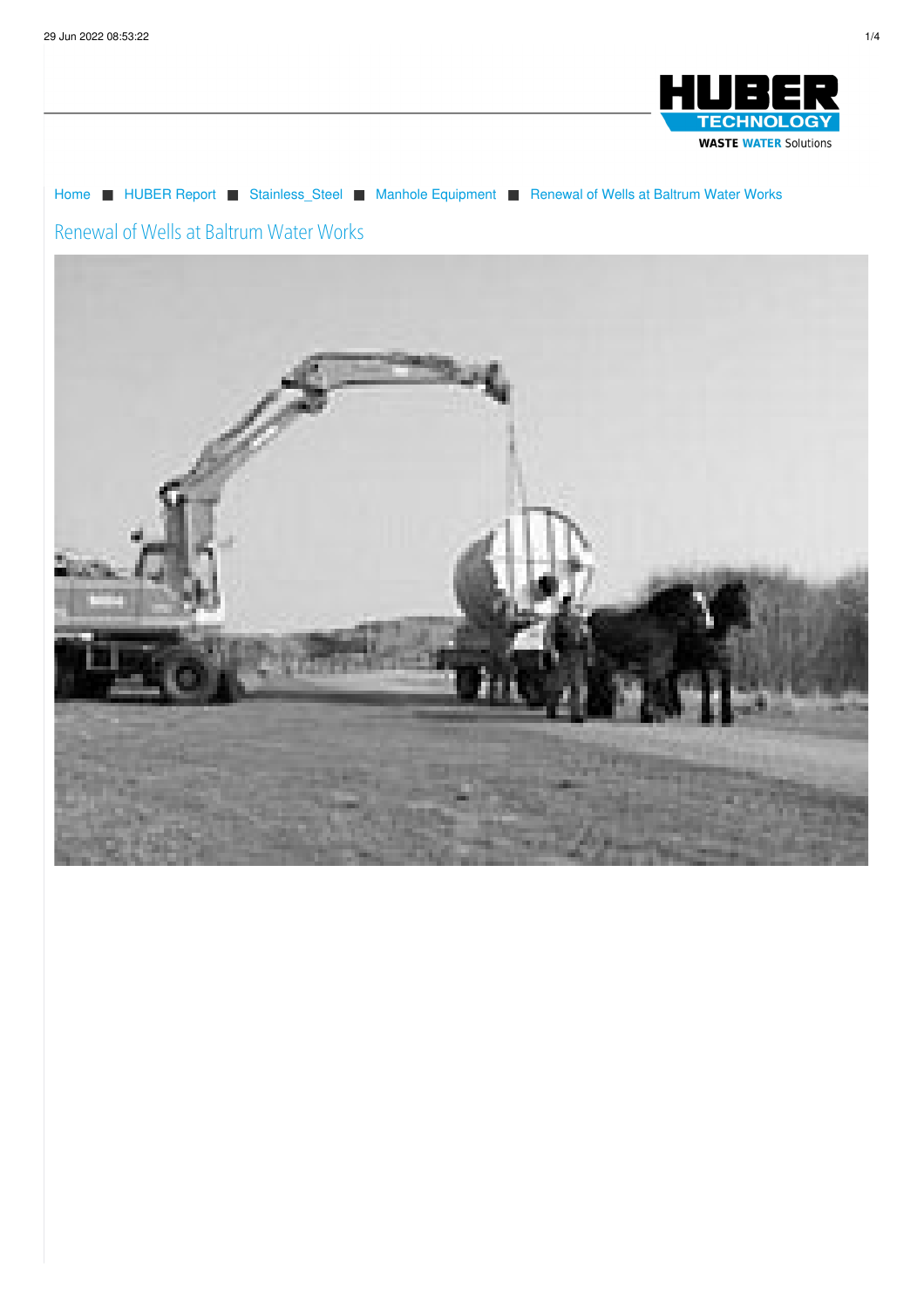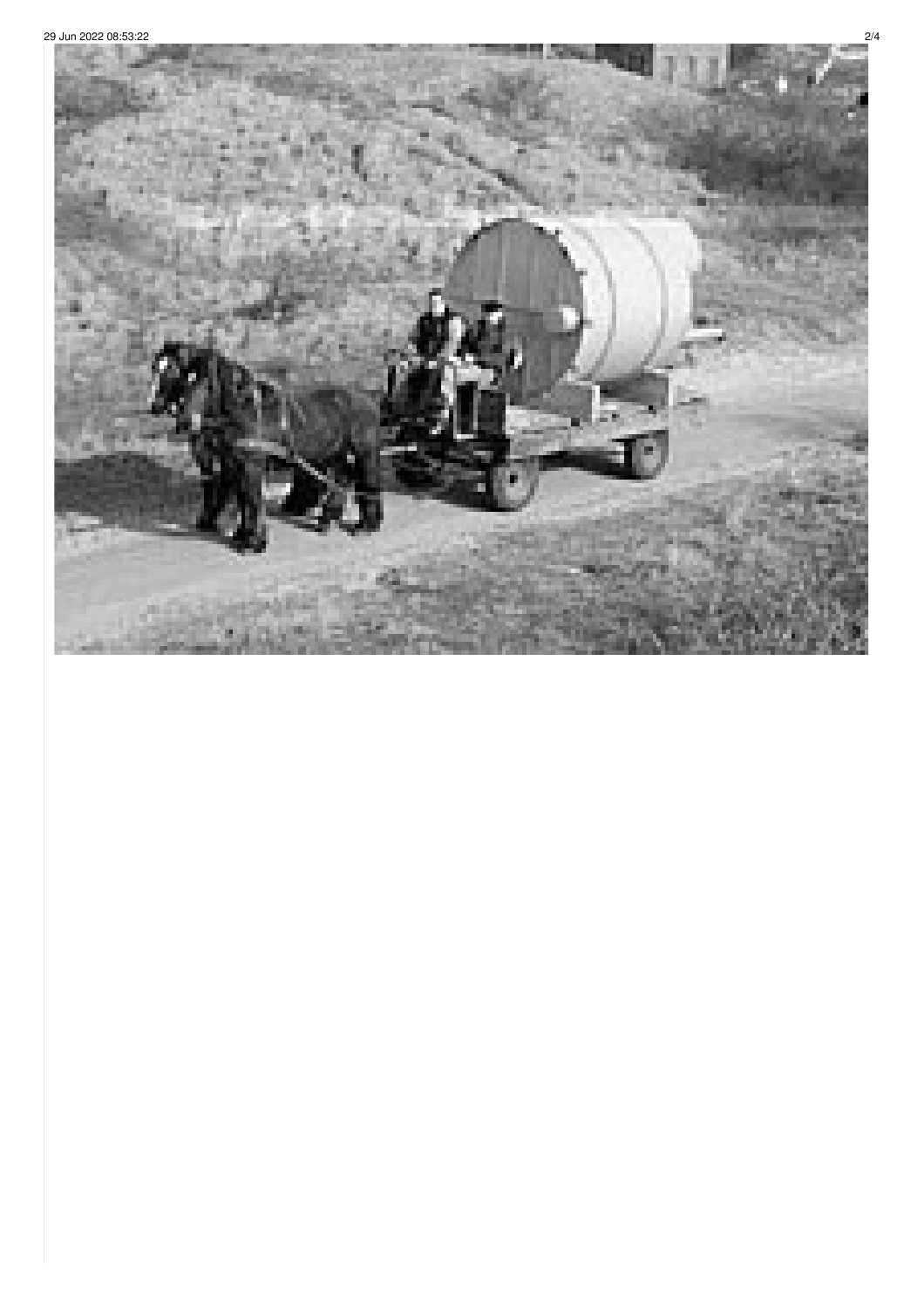

Water supply of the North Sea Island Baltrum is via a pipeline system from the main land and five wells are provided for emergency cases. The wells were established in 1960 and have brick shutoff structures. While the inspection of the buildings showed the proper function of the wells, there has been a complaint about the brick structures from the hygienic and constructional view. Repair of the old buildings rejected for cost reasons.

Four different options were available for renewal of the buildings. Taking into account the factors

- economical efficiency
- **technical reliability**
- age of the wells
- re-usability in case of irreparable failure of one of the old wells  $\mathbf{r}$ it was decided to replace the buildings by new pre-fabricated stainless steel manholes. HUBER turned out to be the most inexpensive bidder of the tendering procedure.

Nothing was found to be claimed during the final inspection test in the HUBER factory before dispatch. Another positive aspect shall be mentioned here: requests for minor alterations of the supply volume after order placement were accepted fast and unbureaucratically.

Delivery on schedule allowed the inexpensive installation using the favourable weather.

by Dipl.-Ing. Ulrich Weihe, Oldenburgisch - Ostfriesischer Wasserverband, Brake

## **Related Products:**

**[Prefabricated](/products/stainless-steel-equipment/manhole-equipment/finished-manholes.html) Manhole FGS 1** 

## **Related Solutions:**

**HUBER [Solutions](/solutions/drinking-water-supply/storage.html) for Water Storage**